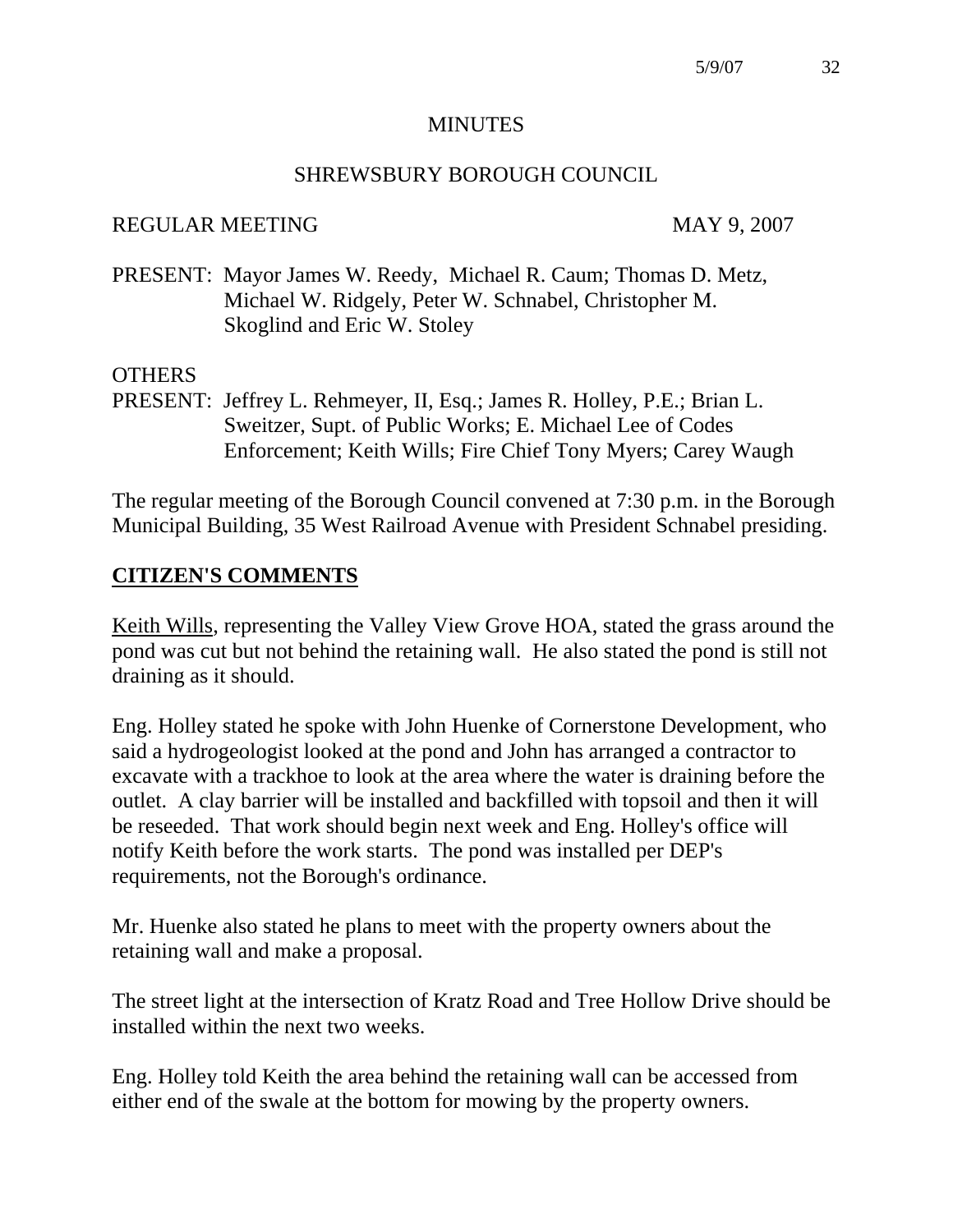# **APPROVAL OF MINUTES**

E. Stoley moved to approve the minutes of the April 11 meeting. M. Ridgely seconded. The motion carried with T. Metz and C. Skoglind abstaining as they were not at the April 11 meeting.

# **APPROVAL OF EXPENDITURES AND REPORT OF ACCOUNTS**

M. Ridgely moved to approve the expenditures and report of accounts for March. T. Metz seconded. The motion carried with all in favor.

# **BILL LIST**

The bill list was presented for April. General account: check numbers 8309 thru 8373; Water account: check numbers 3770 thru 3782; Sewer account: check numbers 3718 thru 3732; Highway Aid: check numbers 750 thru 752.

E. Stoley moved to approve the bill list for April.

M. Ridgely seconded. The motion carried with all in favor.

# **SUBDIVISION AND LAND DEVELOPMENT BUSINESS**

### Valley View Grove Development

The letter of credit has been renewed for another year.

# **Southern Regional Police**

The report for March was received.

M. Ridgely reported the joint meeting with representatives from Glen Rock, New Freedom and Shrewsbury Boroughs was productive. Other solutions need to be looked at beside the formula issue.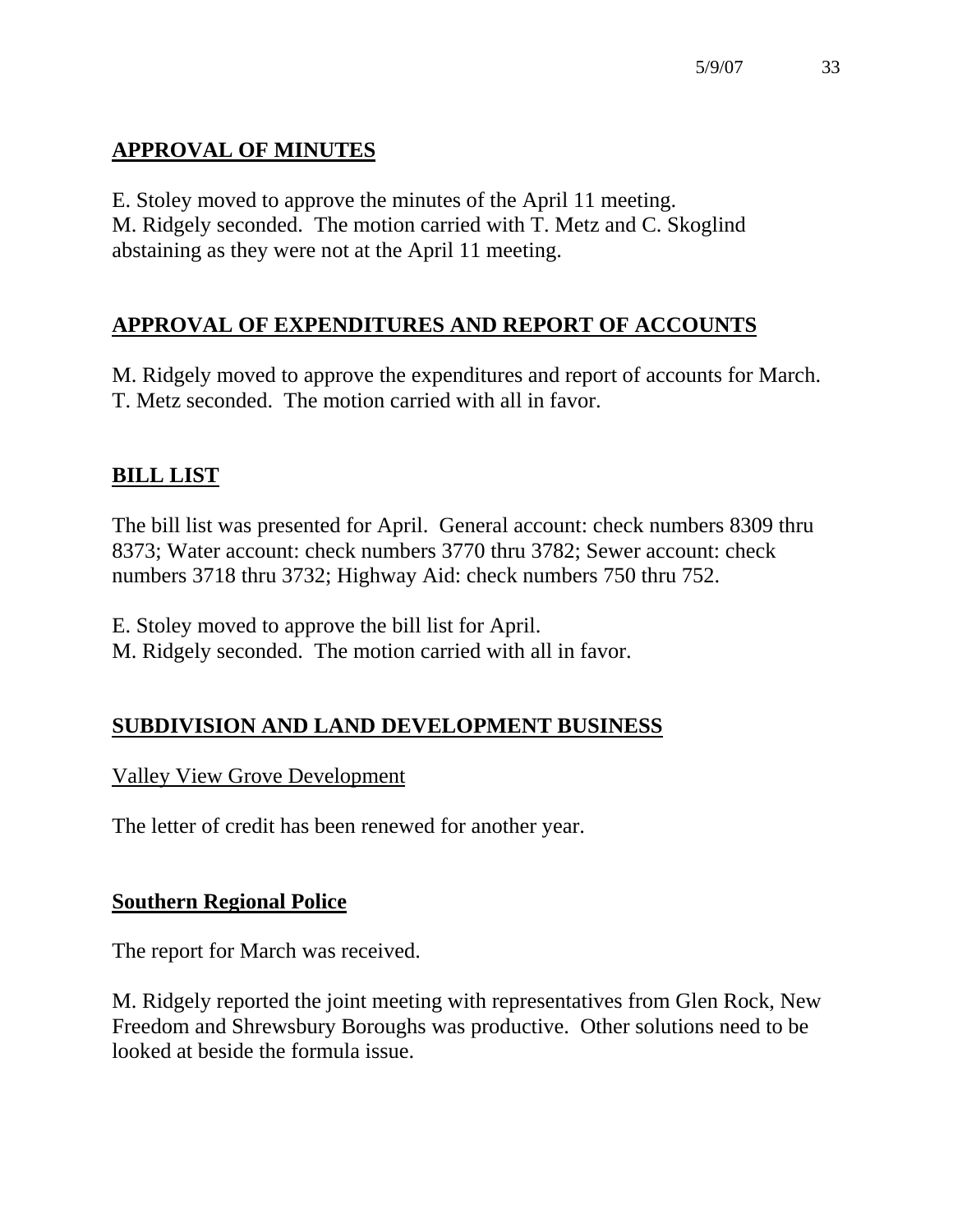# **REPORTS**

## **Codes Enforcement** – E. Michael Lee

### Laurence Wirtz, 46 Lexington Drive

Mr. Wirtz was held up because of the weather but will be made to continue work to conform to the Code.

## Eagan Property, 380 North Main Street - Appeal

This will be discussed in an executive session.

# **Water & Sewer**

## Well Abandonment

All PennDOT highway occupancy permits have been obtained for the mandatory water connection customers. Several customers are ready to connect and Council must determine the Public Works' responsibility in the project and the deadline for connection.

The Borough will install the lateral from the curb box to the house, labor and pipe cost, up to \$1,000.00. The home owner will pay the expense over the \$1,000.00 which will include their plumber's fee to connect the water at the house. Eng. Holley's office will assist with the creek crossing permits. An access agreement will be prepared for signature by each property owner to include the clause that the Borough employees be allowed access to cap the old wells.

Another meeting needs to be held with the 32 property owners.

M. Ridgley resolved that we move forward with the mandatory water connection with the Public Works Department running the lateral and closing the old wells. C. Skoglind seconded adding the \$1,000.00 cap with an explanation in the access agreement what the \$1,000.00 covers or the home owner also has the option to use their private contractor.

We may want to have Sol. Rehmeyer present at the meeting to answer any legal questions.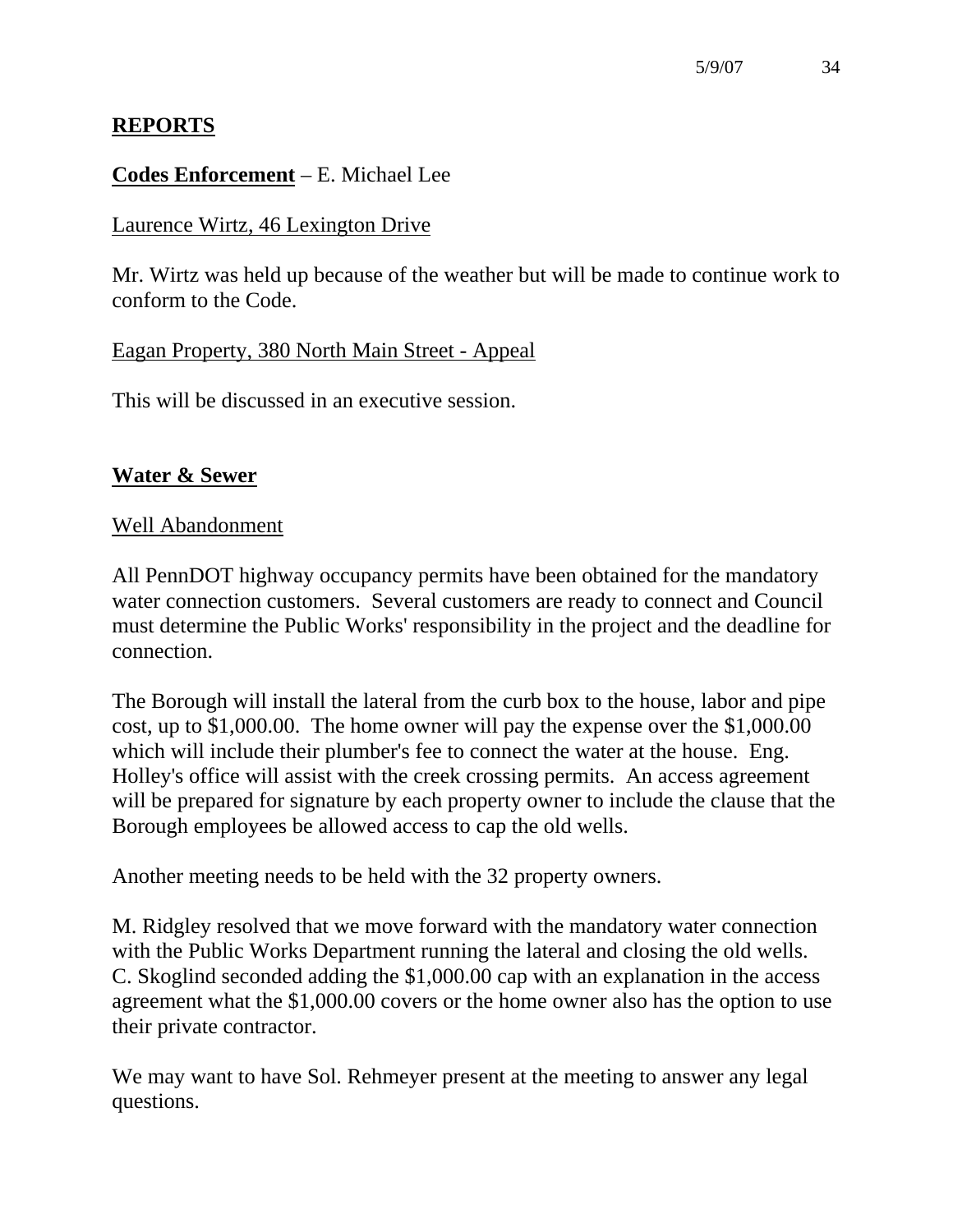## Keeny Well – Possible Litigation

This will be discussed in an executive session.

## Fire Hydrant Detail

Brian Sweitzer discussed the new hydrant specifications with Fire Chief Myers and he is in agreement if the locks and keys match Wal Mart's and the York Water Company's anti-theft devices.

E. Stoley moved to approve the change to the hydrant details.

T. Metz seconded. The motion carried with all in favor.

## Fluoride Bill

HB 1588 passed the House on June 29 but died at the end of session.

# **Public Roads & Lighting** – Christopher M. Skoglind

### Road Inspection

Chris Skoglind and Brian Sweitzer toured the roads recently. Brian prepared a spreadsheet listing all of the roads in the Borough and when they were last repaved or repaired.

The local streets in developments should have a life of ten to 12 years; collector streets seven to ten years and roads like West Forrest Avenue and Clearview Drive (Borough maintained sections) should last around five years.

### Street Paving Costs

Eng. Holley is supplying the cost of replacement for roads identified in the tour that will be replaced next year and beyond. No road replacement is scheduled for 2007.

# Tree in Sight View at 311 West Forrest Avenue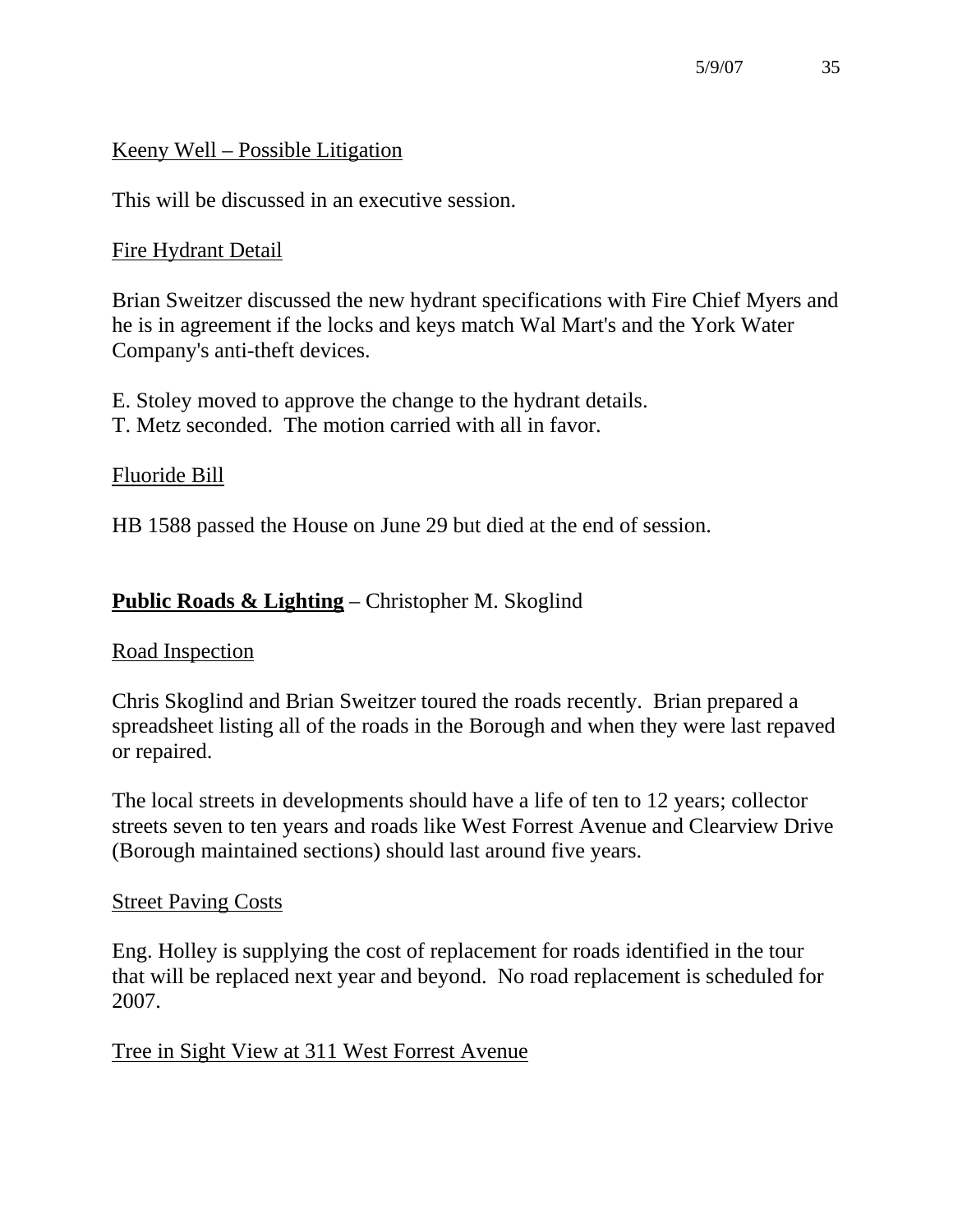Notices have been given with a deadline for trimming the tree to a height of five feet from the ground. Sol. Rehmeyer was asked to send a letter that they are violating the Subdivision and Land Development Ordinance and ask that the trimming be done within the next two weeks or the Borough will perform the trimming.

# Execute Agreement with Met Ed for Banners

C. Skoglind moved to authorize the signing of the Agreement with Met Ed for placement of banners on their utility poles. T. Metz seconded. The motion carried with all in favor.

# **Public Lands & Buildings and Finance** – Michael W. Ridgely

## Skateboarding on Borough Property

Southern Community Services stated parents drop kids off to skateboard at 44 South Main Street and are skateboarding down the steps toward the road. There are also skateboarders using the Borough lot, sidewalk and steps as well.

Sol. Rehmeyer was asked to prepare a resolution to ban skateboarding and similar wheeled items from use at the Borough office/Public Works area and at property the Borough owns at 44 South Main Street.

# **ENGINEER'S REPORT**

### **Stonebridge**

A bank, Tractor Supply store and a fireworks store will be built on a lot in Stonebridge. The Borough will see the profiles of the sewer line when the plan is prepared.

# **SOLICITOR'S REPORT**

### **Executive Session**

An executive session was called at 8:57 p.m. to discuss possible and existing litigation and a personnel issue.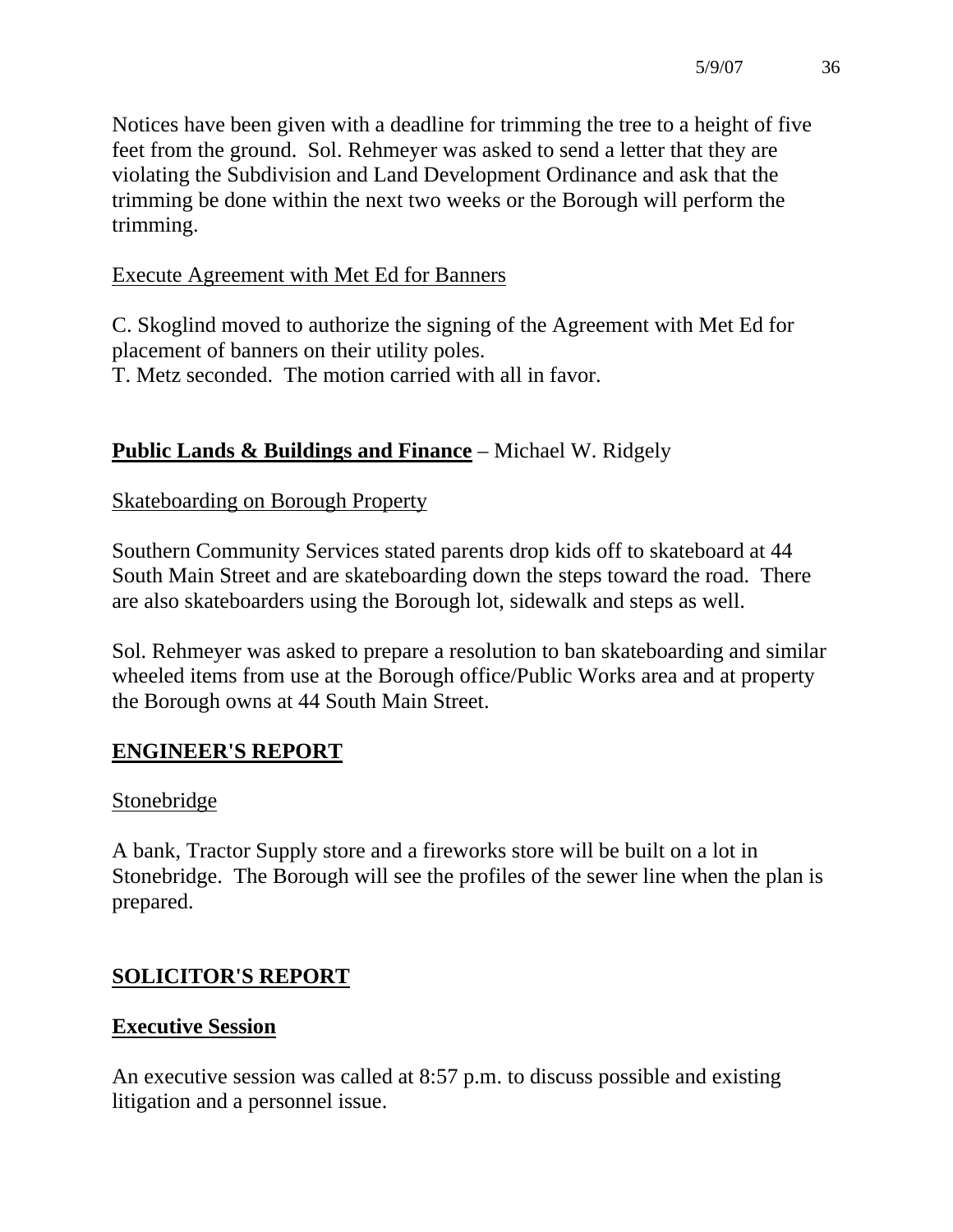The meeting was reconvened at 9:40 p.m.

#### Deer Creek Buffer Zone

A meeting will be scheduled for late June to meet with the Fawn Drive and Cardinal Drive residents to discuss the agreement.

#### Buffer Ordinance

Sol. Rehmeyer's office prepared an amendment based on a sample provided by Eng. Holley. Council should consider minimum tree heights and ages and whether or not small or larger buffers should be considered.

#### Employment Manual

A draft of the manual was distributed to the Public Safety, Welfare and Personnel Committee and Retirement Committee for review and comment.

### **Public Safety, Welfare and Personnel** – Michael R. Caum

Brian Sweitzer asked for a wage review for Rob Seidenstricker based on Rob's experience and he has taken on some of Hank's responsibilities.

M. Caum moved to increase Rob's hourly salary from \$13.78 to \$14.50 effective May 1.

E. Stoley seconded. The motion carried with all in favor.

### **Secretary's Report** – Cindy L. Bosley

### LGAC Full Committee Annual Dinner Meeting

Michael and Nancy Ridgely and Pete will attend the May 16 meeting.

### **York Adams Tax Bureau** – Thomas D. Metz